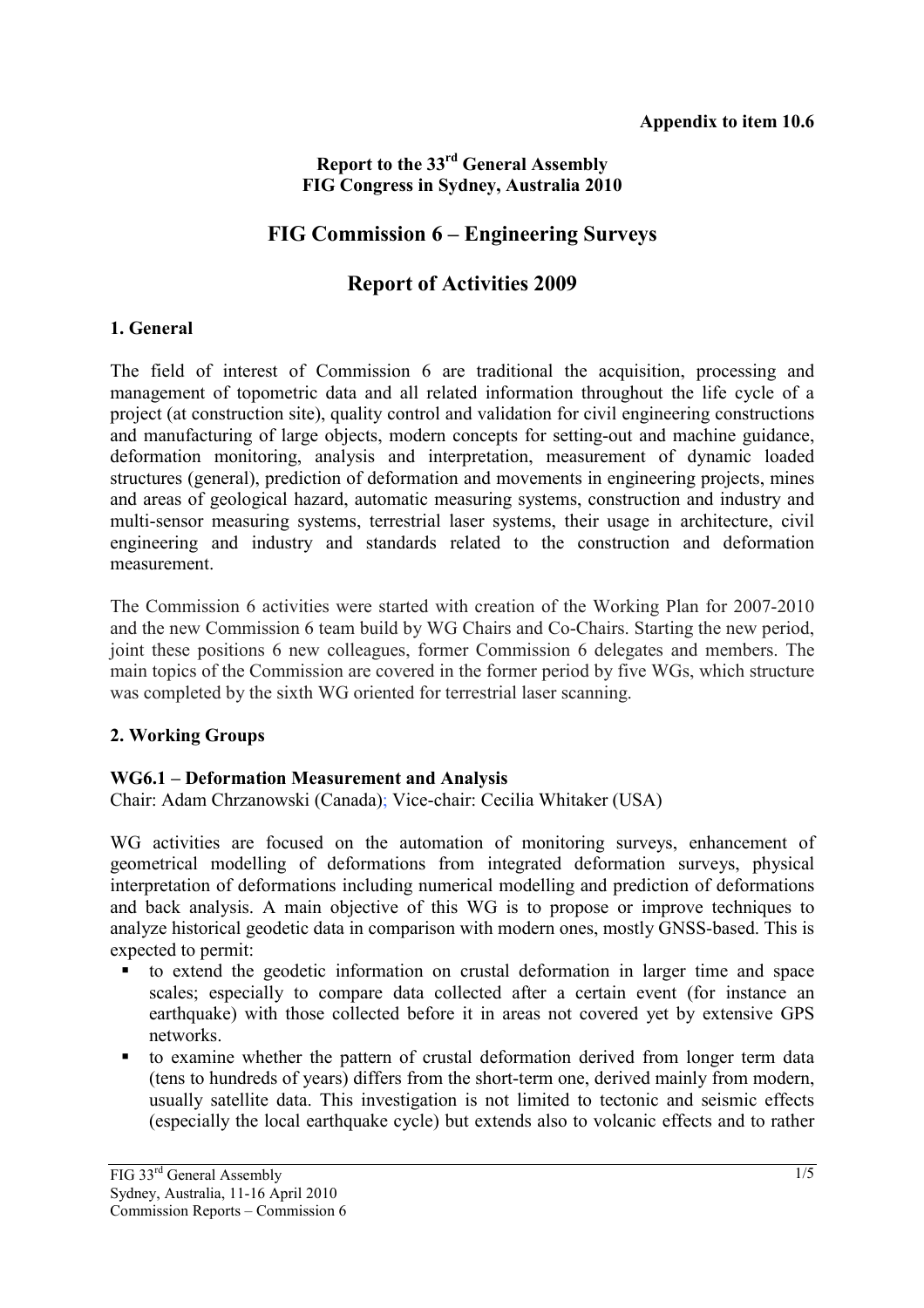surficial effects (for instance synsedimentary faulting in young deposits, sediment consolidation, etc).

The results obtained were presented in several meetings in Greece, Germany, France, Italy, and Turkey also IUGG and IAG Symposiums.

#### **WG6.2 – Engineering Surveys for Industry and Research**

Chair: Thomas Wunderlich (Germany); Vice-chair: Peter Kyrinovic (Slovakia)

The main goal of WG activity is to provide the specialists involved in that kind of missions with the latest state of the art concerning the use of adapted survey techniques in industry  $\&$ engineering, multidisciplinary collaboration between survey engineers, civil engineers, structural & mechanical engineers, R&D scientists - for a better approach of complex engineering survey problems, specific algorithms, instrumentation, equipment and techniques in engineering surveys, high precision measurements and special techniques for the large scale metrology of big equipment or structures, integration of survey & alignment sensors with actuators and/or tools for on-line monitoring and control of a given process (dynamic systems).

#### **WG6.3 – Engineering Survey Data Bases and Facility Management**

Chair: Lothar Gründig (Germany); Vice-chair: Vladimir Seredovich (Russia)

WG activity is focusing on the role of the surveying engineer as the responsible manager of spatially referenced information, support for the co-ordination of the activities of other disciplines, building concepts of data models for the mapping of relevant 4D or 5D project data, covering 3D geometry, time, and descriptive attributes, exchange, provision and presentation of facility management data in computer networks, data integration for this subject, taking into accounts the presence of redundant data and different sources of information and automation and combination of feasible data acquisition techniques.

**WG6.4 – Engineering Surveys for Construction Works and Structural Engineering**  Chair: Gethin Wyn Roberts (UK); Vice-chair: Joël van Cranenbroek (Belgium)

The WG is promoting the use of adapted survey techniques in industry  $\&$  engineering, promoting a multidisciplinary collaboration between survey engineers, civil engineers, structural & mechanical engineers, promoting the understanding of fibre optic sensors, e.g. interferometric sensors, study the use of embedded sensor arrays and the role of advanced surveying techniques for structural monitoring, creating an awareness of surveyors through a task force 'Fibre optic sensors' of the rapidly emerging technology of fibre optic sensors as "non-geodetic" sensors to measure deformations (strain) and temperatures in civil engineering structures.

### **WG6.5 – Terrestrial Laser Scanners – joint WG with FIG C5**

Chair: Maria Tsakiri (Greece); Vice-chair: Rudolf Staiger (Germany);

WG is promoting the usage of laser scanning for geometric documentation in a variety of environments, particularly high risk and environments which benefit of remote measurements (e.g. structures, slopes, underground surveys, structural deformations of cultural heritage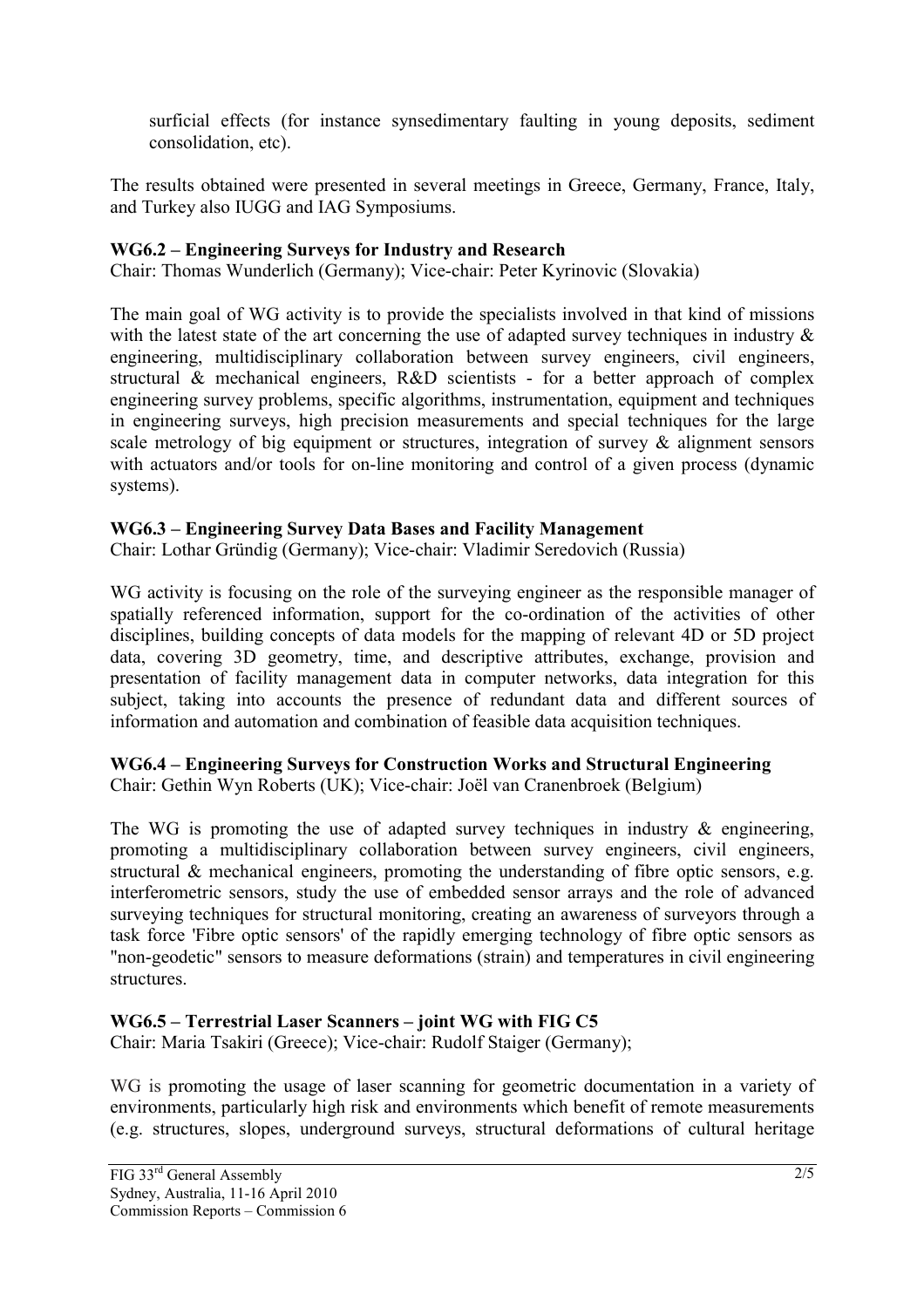monuments), investigate existing and developing terrestrial laser scanner instrumentation for engineering applications, evaluate and compare algorithms for processing terrestrial laser scanner data (e.g. registration, surface modelling, etc.), investigate and document metrological and quality control issues for laser scanning measurements, investigate the integration of laser scanning measurements with other measuring techniques, such as conventional geodetic systems and photogrammetric techniques.

The special and actual topics in focus of Com 6 were covered by six Study Groups. Their activities were oriented to:

- SG 1 'Continuum Mechanics as a Support for Deformation Monitoring, Analysis and Interpretation', chaired by Anna Szostak-Chrzanowski (Canada)
- SG 2 'Optimal Use of Interferometric Synthetic Aperture Radar (InSAR)', chaired by Linlin Ge (Australia)
- SG 3 'Crustal Deformation', chaired by Stathis Stiros (Greece)
- SG 4 'Monitoring and Analysis of Cyclic Deformations and Structural Vibrations', chaired by Gethin Wyn Roberts (UK)
- SG 5 'Fibre Optic Sensors', chaired by Helmut Woshitz (Austria)
- SG 6 'Terrestrial-Based RF Positioning Technologies', chaired by Joel Barns (Australia)

### **3. Events in 2009**

During the year 2009 were planned and organised many events by the Commission 6 WGs and their members.

The **8th Conference on Optical 3D Measurement Techniques**, 1-3 July 2009, held in Vienna (Austria) is well know between the engineering surveying community and were attended by high number of participants. Traditionally is focused to surveying, geodesy, machine-, computer- and robot- vision, spatial information systems from a variety of working areas (universities, industry, government) to discuss recent scientific and technical advancements and applications for optical static and kinematic 3D measurement techniques. The last conference were devoted to step-motor-driven and servo-controlled electronic theodolites and total stations, high resolution, low cost and smart digital cameras, capabilities for very fast or even real-time processing, visualization, animation and VR techniques are some developments leading to new procedures in photogrammetry and surveying.

FIG Commissions 5 (Positioning and Measurement) and 6 (Engineering Surveys) together with the Siberian State Academy of Geodesy (SSGA) organised a **Workshop on "***Innovative Technologies for an Efficient Geospatial Management of Earth Resources***"** on Lake Baikal in the settlement of Listvyanka, Russian Federation 23-30 July 2009. The conference were attended by more then 50 participants around the world.

Traditional are organised by FIG C5 and C6 and commission for Engineering Surveying and Photogrammetry of the German DVW the **seminar for Terrestrial Laser Scanning**, which was held in Fulda, 19-20 November 2009. This seminar serves to show the stage of development of the sensors, processing as well as application, furthermore a view of future developments (www.laserscanning.org).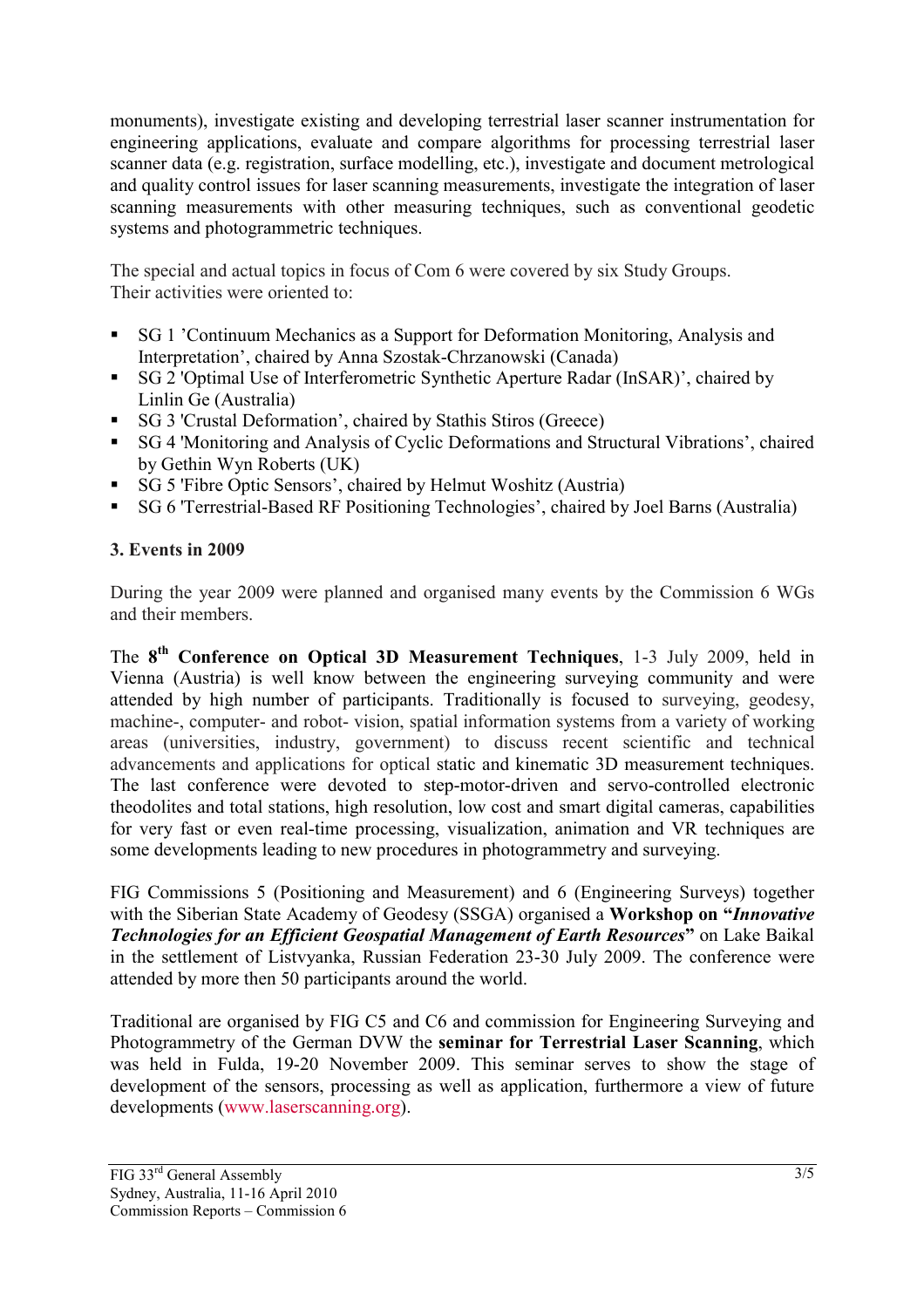Commission 6 was represented at the **FIG Working Week** in Eilat (Israel) by 6 sessions devoted to deformation and land slide monitoring and special engineering applications. It was organised 3 joint TSs of Commission 6 and Commission 5 devoted to terrestrial laser scanning, LIDAR and network and data analysis. Two TSs are organised in cooperation with ISM and ISPRS. Traditional annual meeting of the commission was held during the WW, during this were discussed actual topics of deformation monitoring, analysis and interpretation using continuum mechanics, monitoring and analysis of crustal deformations, optimal use of InSAR technology, terrestrial-based RF positioning technologies, methods and equipment of terrestrial laser scanning for engineering surveying procedures, analysis of cyclic deformations and structural vibrations, monitoring of dynamic loaded structures, application of automatic measuring systems multidisciplinary expertise and co-operation, which lead to integrated survey methods and systems.

Commission 6 participated in the **FIG Regional Conference** in Hanoi held 19-22 October 2009 by 10 TSs in cooperation with Commission 5, 3 and 8. The discussed topics are disaster risk management, GNSS application, mapping, areal surveying and remote sensing, Vision technology usage for monitoring also sensors and data processing in engineering surveying.

#### **4. Co-operation with international associations**

According to the increasing co-operation between FIG and other professional organisations many of the WG and SG members are active in different ISPRS, ISM and IAG commissions.

Papers and presentations were prepared for the joint organised conference in Vienna. The 8<sup>th</sup> Conference on Optical 3D Measurement Techniques is traditionally organised by ISPRS together with the FIG and last years also IAG.

100 Years ISPRS Centenary Celebrations including ISPRS TC VII Symposium "100 Years ISPRS - Advancing Remote Sensing Science" will held 5-7 July 2010 in Vienna (web site: www.isprs100vienna.org ).

### **5. Future events**

The Commission 6 members are traditionally active in preparation and organisation of many conferences and seminars. For the year 2010 are prepared follow events:

**International Course for Engineering Surveying**, held in Munich (Germany), 23-27 February 2010. At the  $16<sup>th</sup>$  International Course on Engineering Surveying (IVK) in Munich, are prepared by the WG6.2 members the bridge monitoring, sensor system development, dynamic systems and data analysis, machine guidance together with documentation and pptscripts for participants. These activities are chaired by Th. Wunderlich (Germany). Block of presentations to the topic fibre optic sensors and their usage in civil engineering structure monitoring were prepared by SG5 members, chaired by H. Woshitz (Austria) http://www.iv2010.bv.tum.de/.

In Novosibirsk (Russia) will take place the  $4^{th}$  International Exhibition and Scientific Congress GEO-SIBERIA 2010, which is organised by the Siberian State Geodetic Academy.